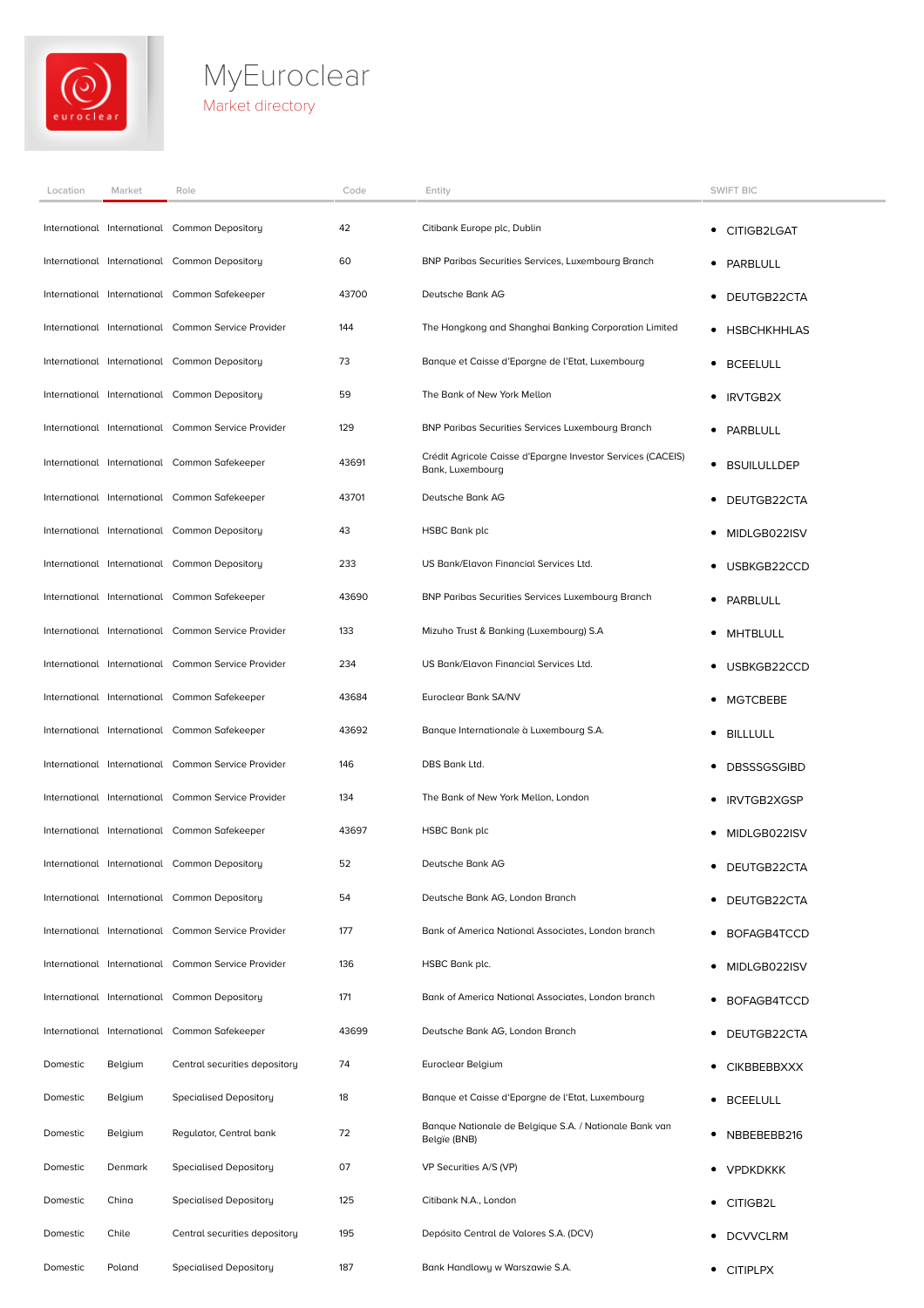| Location | Market             | Role                          | Code                    | Entity                                               | <b>SWIFT BIC</b>                       |
|----------|--------------------|-------------------------------|-------------------------|------------------------------------------------------|----------------------------------------|
| Domestic | Indonesia          | Specialised Depository        | 02                      | Deutsche Bank AG, Jakarta                            | • DEUTIDJA                             |
| Domestic | Panama             | Central securities depository | 244                     | Euroclear Bank SA/NV                                 | MGTCBEBB<br>٠                          |
| Domestic | South Africa       | <b>Specialised Depository</b> | 03                      | The Standard Bank of South Africa (SBSA)             | SBZA ZA JJ<br>٠                        |
| Domestic | Thailand           | Central securities depository | 51                      | Thailand Securities Depository Company Limited (TSD) | • TSDCTHBK                             |
| Domestic | Thailand           | <b>Specialised Depository</b> | 01                      | Bangkok Bank PCL, Bangkok                            | <b>BKKBTHBKB</b><br>٠                  |
| Domestic | Russia             | Central securities depository | 236                     | National Settlement Depository (NSD)                 | NADCRUMM (for securities<br>messaging) |
| Domestic | Greece             | <b>Specialised Depository</b> | 06                      | Citibank Europe plc, Greece branch (Citi Athens)     | CITI GR AA<br>٠                        |
| Domestic | Greece             | Central securities depository | 06                      | AthexCSD                                             |                                        |
| Domestic | Greece             | Central securities depository | 06                      | Bank of Greece Securities Settlement System (BoGS)   | <b>BNGRGRA1</b><br>٠                   |
| Domestic | Peru               | Central securities depository | Depository code:<br>258 | Cavali S.A. I.C.L.V. (Cavali)                        | <b>CVLIPEPL</b><br>٠                   |
| Domestic | Peru               | Central securities depository | 258                     | Euroclear Bank SA/NV                                 | <b>MGTCBEBB</b><br>٠                   |
| Domestic | Hong Kong          | <b>Specialised Depository</b> | 23                      | <b>HSBC Limited</b>                                  | <b>HSBCHKHHSEC</b><br>٠                |
| Domestic | Slovak<br>Republic | Central securities depository | 211                     | Centrálny depozitár cenných papierov SR A.S. (CDCP)  | <b>CSDSSKBA</b>                        |
| Domestic | France             | Central securities depository | 93                      | <b>Euroclear France</b>                              | <b>SICVFRPPXXX</b>                     |
| Domestic | France             | <b>Specialised Depository</b> | 92                      | Société Générale, Paris                              | SOGEFRPPGSS<br>٠                       |
| Domestic | Switzerland        | <b>Specialised Depository</b> | 36                      | Credit Suisse AG, Zurich                             | CRESCHZZ80A<br>٠                       |
| Domestic | Portugal           | <b>Specialised Depository</b> | 202                     | <b>BNP Paribas Securities Services</b>               | PARBFRPP                               |
| Domestic | United<br>Kingdom  | <b>Specialised Depository</b> | 30                      | Deutsche Bank AG, London Branch - London CDs         | DEUTGB22CTA                            |
| Domestic | United<br>Kingdom  | Central securities depository | 80                      | Euroclear UK & Ireland Limited                       | CRSTGB22                               |
| Domestic | United<br>Kingdom  | Central securities depository | 76                      | Euroclear UK & Ireland Limited                       | • CRSTGB22                             |
| Domestic | The<br>Netherlands | Central securities depository | 28                      | Euroclear Nederland                                  | • NECINL2A                             |
| Domestic | Sweden             | Central securities depository | 87                      | Euroclear Sweden AB                                  | • VPCSSESS                             |
| Domestic | Sweden             | <b>Specialised Depository</b> | 39                      | Skandinaviska Enskilda Banken AB (SEB)               | ESSESESS                               |
| Domestic | Ireland            | Central bank                  | 84                      | Central Bank of Ireland (CBI)                        | <b>IRCEIE2DCCP</b>                     |
| Domestic | Ireland            | Central securities depository | 76                      | Euroclear UK & Ireland                               | • CRSTGB22                             |
| Domestic | Ireland            | Central securities depository | 84                      | Euroclear Bank SA/NV                                 | • MGTCBEBE                             |
| Domestic | Estonia            | Central securities depository | 125                     | NASDAQ CSD                                           | • LCDELV22XXX                          |
| Domestic | Philippines        | <b>Specialised Depository</b> | 05                      | Citibank N.A., Manila                                | • CITIPHMXISU                          |
| Domestic | Austria            | Central securities depository | 22                      | Oesterreichische Kontrollbank AG (OeKB)              | • OCSDATWWXXX                          |
| Domestic | Japan              | <b>Specialised Depository</b> | 24                      | MUFG Bank, Ltd.                                      | • BOTK JP JT                           |
| Domestic | Cyprus             | <b>Specialised Depository</b> | 06                      | Citibank Europe plc, Greece branch                   | • CITI GRAA                            |
| Domestic | Lithuania          | Central securities depository | 125                     | NASDAQ CSD                                           | • LCDELV22XXX                          |
| Domestic | Singapore          | <b>Specialised Depository</b> | 253                     | Standard Chartered Bank, Singapore                   | • SCBLSG22                             |
| Domestic | Italy              | Central securities depository | 37                      | Monte Titoli S.p.A., Milan                           | • MOTITMM                              |
| Domestic | Latvia             | Central securities depository | 125                     | NASDAQ CSD                                           |                                        |
| Domestic | Australia          | <b>Specialised Depository</b> | 62                      | The Hongkong and Shanghai Banking Corporation        | • HKBAAU2SSYD                          |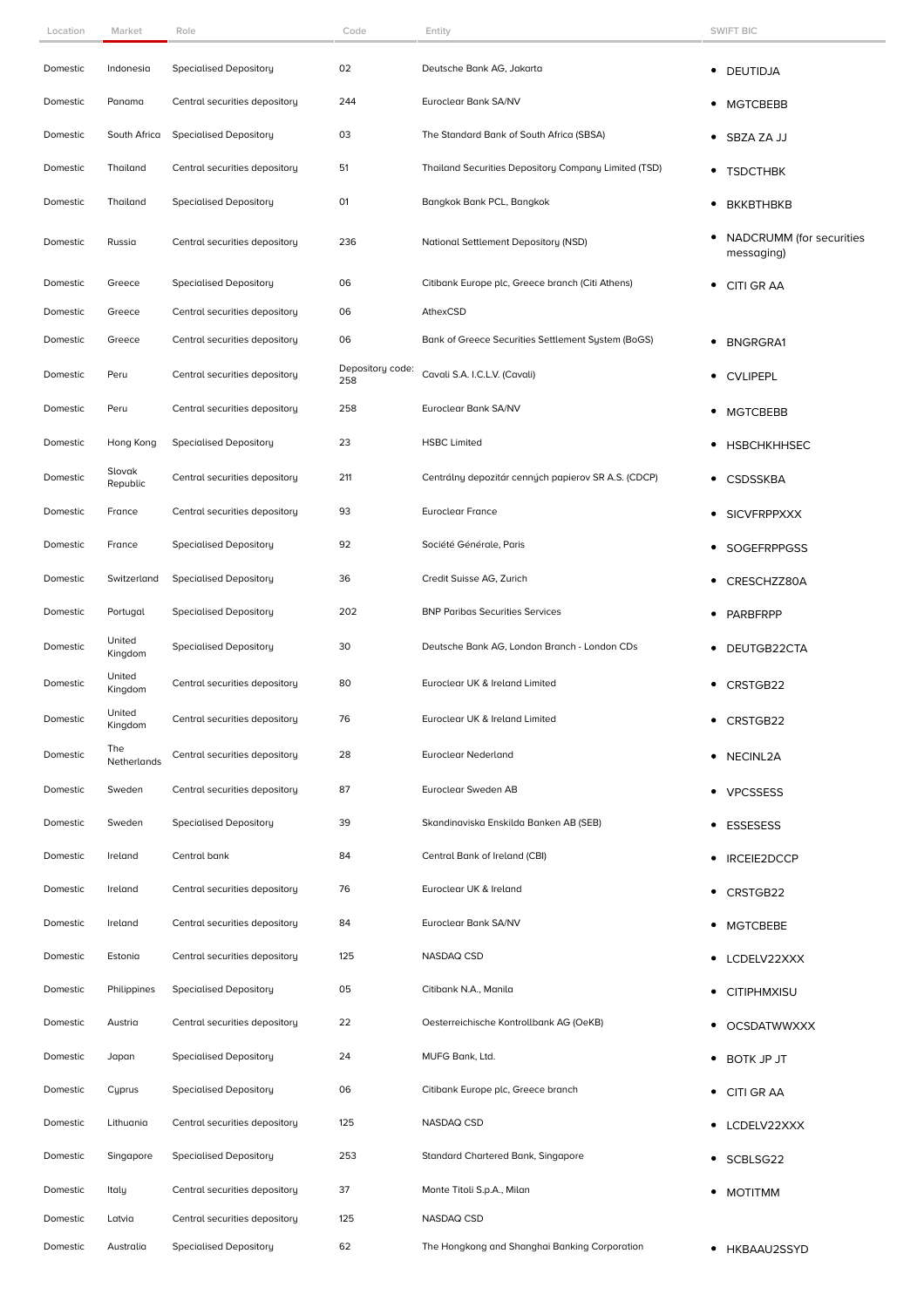| Location | Market     | Role                                                | Code  | Entity                                                                                | <b>SWIFT BIC</b>                      |
|----------|------------|-----------------------------------------------------|-------|---------------------------------------------------------------------------------------|---------------------------------------|
| Domestic | Luxembourg | Specialised Depository                              | 103   | RBC Investor Services Bank, Luxembourg                                                | ٠<br><b>FETALULL</b>                  |
| Domestic | Luxembourg | Central securities depository                       | 260   | LuxCSD SA                                                                             | <b>LUXCLULLXXX</b>                    |
| Domestic | Luxembourg | <b>Specialised Depository</b>                       | 18    | Banque et Caisse d'Epargne de l'Etat, Luxembourg                                      | <b>BCEELULL</b><br>٠                  |
| Domestic | Luxembourg | <b>Specialised Depository</b>                       | 172   | FIL (Luxembourg) S.A.                                                                 | FIDIGB22SET<br>٠                      |
| Domestic | Luxembourg | Specialised Depository                              | 109   | Credit Suisse Asset Management Fund Service (Luxembourg)<br>S.A. (CSAM                | <b>CSSAMLULL</b><br>$\bullet$         |
|          |            | International International Common Depository       | 127   | DBS Bank Ltd.                                                                         | <b>DBSSSGSGIBD</b><br>٠               |
|          |            | International International Common Depository       | 83    | Deutsche Bank AG                                                                      | DEUTGB22CTA                           |
|          |            | International International Common Depository       | 58    | Banque Internationale à Luxembourg S.A.                                               | <b>BILLLULL</b><br>٠                  |
|          |            | International International Common Depository       | 89    | Mizuho Trust & Banking (Luxembourg) S.A.                                              | <b>MHTBLULL</b>                       |
|          |            | International International Common Depository       | 61    | Crédit Agricole Caisse d'Epargne Investor Services (CACEIS)<br><b>Bank Luxembourg</b> | <b>BSUILULL</b><br>٠                  |
|          |            | International International Common Depository       | 51    | The Hongkong and Shanghai Banking Corporation Limited                                 | <b>HSBCHKHHSEC</b><br>٠               |
| Domestic | Lithuania  | <b>Specialised Depository</b>                       | 125   | Citibank NA London                                                                    | CITIGB2L<br>٠                         |
| Domestic | Taiwan     | Specialised Depository                              | 125   | Citibank N.A., London                                                                 | CITIGB2L                              |
| Domestic | Latvia     | <b>Specialised Depository</b>                       | 125   | Citibank NA London                                                                    | CITIGB2L<br>٠                         |
| Domestic | Singapore  | <b>Specialised Depository</b>                       | 26    | DBS Bank Ltd.                                                                         | <b>DBSSSGSGIBD</b>                    |
| Domestic | Finland    | Central securities depository                       | 205   | Euroclear Finland                                                                     | <b>APKEFIHHXXX</b>                    |
| Domestic | Mexico     | Central securities depository                       | 311   | S.D. Indeval S.A. de C.V. (Indeval)                                                   | <b>INDEMXMM</b>                       |
|          |            | International International Common Safekeeper       | 43698 | Citibank Europe plc, Dublin                                                           | CITIGB2LGAT                           |
|          |            | International International Common Service Provider | 139   | Deutsche Bank AG, London Branch                                                       | DEUTGB22CTA                           |
|          |            | International International Common Safekeeper       | 43709 | DBS Bank Ltd.                                                                         | <b>DBSSSGSGIBD</b>                    |
|          |            | International International Common Safekeeper       | 43695 | The Bank of New York Mellon                                                           | <b>IRVTGB2X</b>                       |
|          |            | International International Common Service Provider | 138   | Citibank Europe plc, Dublin                                                           | CITIGB2LGAT<br>٠                      |
|          |            | International International Common Safekeeper       | 90554 | Banque et Caisse d'Epargne de l'Etat, Luxembourg                                      | <b>BCEELULL</b><br>٠                  |
|          |            | International International Common Service Provider | 130   | Crédit Agricole Caisse d'Epargne Investor Services (CACEIS)<br>Bank, Luxembourg       | <b>BSUILULLDEP</b><br>٠               |
|          |            | International International Common Service Provider | 140   | Deutsche Bank AG                                                                      | DEUTGB22CTA                           |
|          |            | International International Common Safekeeper       | 43694 | Mizuho Trust & Banking (Luxembourg) S.A.                                              | <b>MHTBLULL</b>                       |
|          |            | International International Common Safekeeper       | 57897 | Bank of America National Associates, London branch                                    | BOFAGB4TCCD                           |
|          |            | International International Common Safekeeper       | 43685 | <b>Clearstream Banking SA</b>                                                         | <b>CEDELULL</b><br><b>CEDELULLCSK</b> |
|          |            | International International Common Service Provider | 193   | Banque et Caisse d'Epargne de l'Etat, Luxembourg                                      | <b>BCEELULL</b>                       |
|          |            | International International Common Safekeeper       | 83006 | US Bank/Elavon Financial Services Ltd.                                                | USBKGB22CCD                           |
|          |            | International International Common Service Provider | 131   | Banque Internationale à Luxembourg S.A                                                | <b>BILLLULL</b><br>٠                  |
|          |            | International International Common Service Provider | 141   | Deutsche Bank AG                                                                      | DEUTGB22CTA                           |
|          |            | International International Common Safekeeper       | 43704 | The Hongkong and Shanghai Banking Corporation Limited                                 | <b>HSBCHKHHLAS</b><br>٠               |
| Domestic | Panama     | Central securities depository                       | 244   | Central Latinoamericana de Valores S.A. (Latin Clear)                                 | <b>LPTYPAPA</b><br>٠                  |
| Domestic | Estonia    | <b>Specialised Depository</b>                       | 328   | Citibank NA London                                                                    | CITIGB2L                              |
| Domestic | Spain      | <b>Specialised Depository</b>                       | 203   | BNP Paribas Securities Services, Sucursal en España                                   | • PARBESMX                            |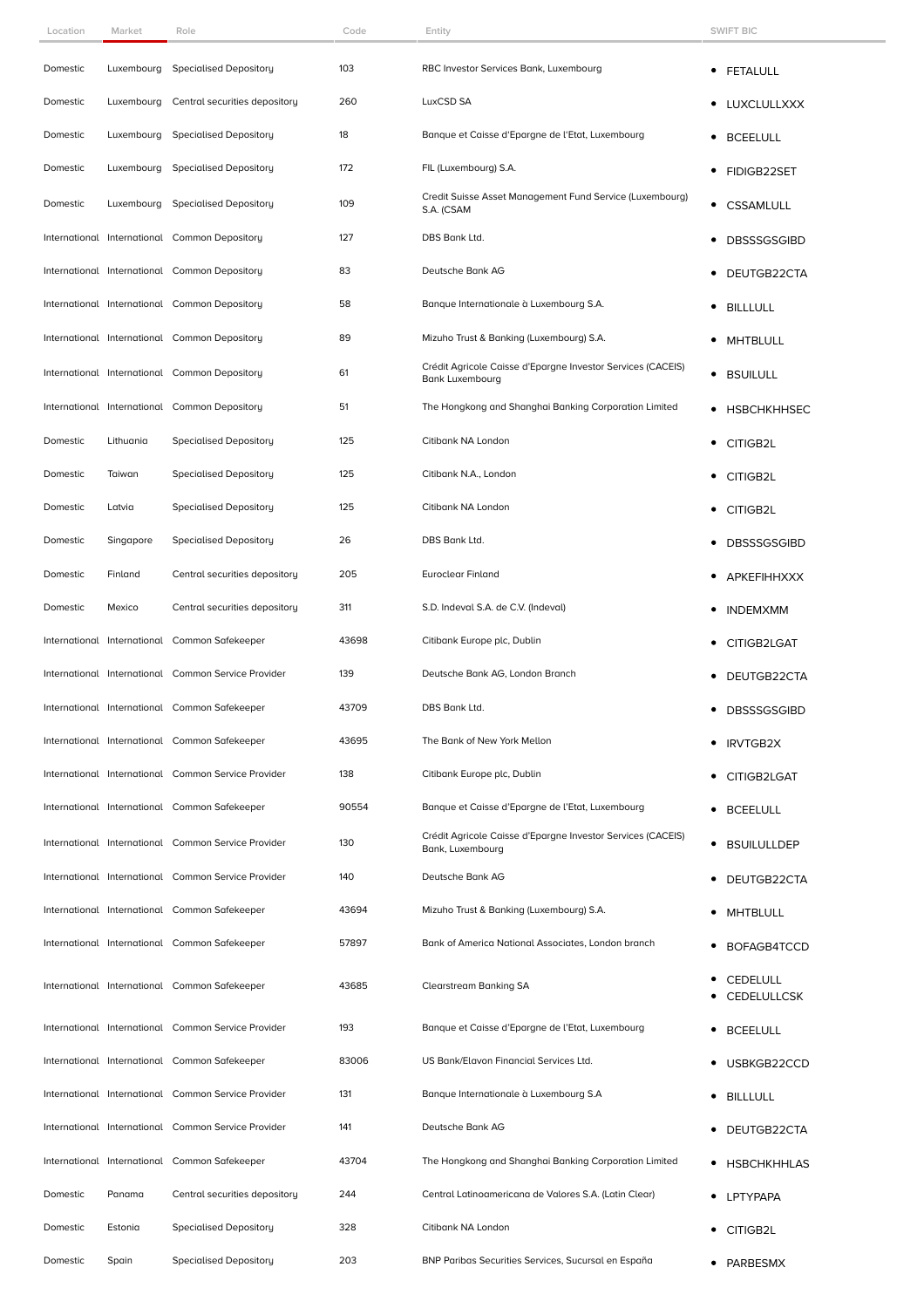| Location | Market                  | Role                                                | Code  | Entity                                                  | <b>SWIFT BIC</b>                                          |
|----------|-------------------------|-----------------------------------------------------|-------|---------------------------------------------------------|-----------------------------------------------------------|
| Domestic | Norway                  | Operator of Euroclear Bank account<br>with CSD      | N/A   | Nordea Bank Norge ASA                                   | • NDEANOKK                                                |
| Domestic | Brazil                  | Operator of Euroclear Bank account<br>with CSD      | N/A   | Citibank Brazil                                         | Equities: CITIUS33BRR<br>٠<br>Other instruments: CITIBRSX |
| Domestic | Hungary                 | Central securities depository                       | N/A   | <b>KELER</b>                                            | • KELEHUH1                                                |
| Domestic | Slovenia                | Central securities depository                       | N/A   | Centralna Klirinsko Depotna Druzba d.d. (KDD)           | • KDDSSI22XXX                                             |
| Domestic | Mexico                  | Operator of Euroclear Bank account<br>with CSD      | 192   | Banco S3 México S.A.                                    | ● BSMXMXMMXXX                                             |
| Domestic | Japan                   | <b>Specialised Depository</b>                       | 15    | Mizuho Bank, Ltd.                                       | • MHCBJPJ2                                                |
| Domestic | South Africa            | Cash Correspondent                                  | ZAR   | Standard Chartered Bank, Johannesburg branch            | • SCBLZAJJ                                                |
| Domestic | Israel                  | Operator of Euroclear Bank account<br>with CSD      | 285   | Citibank N.A., Israel branch                            | <b>CITIILIT</b>                                           |
| Domestic | Czech<br>Republic       | Operator of Euroclear Bank account<br>with CSD      | 335   | Citibank Europe plc, organizacní složka - Prague branch | • CITICZ PX                                               |
| Domestic | Argentina               | Central securities depository                       | 256   | Caja de Valores                                         | <b>CAVLARBA</b><br>٠                                      |
| Domestic | Argentina               | <b>Specialised Depository</b>                       | 201   | <b>HSBC Bank Argentina SA</b>                           | <b>BACOARBA</b><br>٠                                      |
| Domestic | Malaysia                | Central securities depository                       | 69    | Bank Negara Malaysia (BNM)                              | • BNMAMY2K                                                |
| Domestic | Malaysia                | Operator of Euroclear Bank account<br>with CSD      | 69    | Deutsche Bank (Malaysia) Berhad (DBMY)                  | • DEUTMYKL                                                |
| Domestic | Malaysia                | Cash Correspondent                                  | 69    | Deutsche Bank (Malaysia) Berhad (DBMY)                  | • DEUTMYKL                                                |
| Domestic | Malaysia                | Cash Correspondent                                  | 88089 | HSBC Bank Malaysia Berhad                               | HBMBMYKL<br>٠                                             |
| Domestic | United<br>States        | <b>Specialised Depository</b>                       | 334   | JPMorgan Chase Bank, New York                           | CHASUS33<br>$\bullet$                                     |
| Domestic | United<br>Kingdom       | <b>Specialised Depository</b>                       | 101   | The Bank of New York Mellon, London                     | <b>IRVTUS3NIBK</b><br><b>IRVTGB2X</b>                     |
| Domestic | Portugal                | <b>Specialised Depository</b>                       | 82    | Millennium bcp                                          | <b>BCOMPTPLDRI</b><br>$\bullet$                           |
|          |                         | International International Common Depository       | 90    | Société Générale Luxembourg                             | $\bullet$<br>SGABLULL                                     |
|          |                         | International International Common Service Provider | 132   | Société Générale Luxembourg                             | SGABLULL                                                  |
|          |                         | International International Common Safekeeper       | 43693 | Société Générale Luxembourg                             | • SGABLULL                                                |
| Domestic | New<br>Zealand          | <b>Specialised Depository</b>                       | 102   | The Hongkong and Shanghai Banking Corporation           | • HSBCNZ2A                                                |
| Domestic | United<br><b>States</b> | Central securities depository                       | 81    | The Depository Trust Company (DTC)                      | DTCCUS33<br>٠                                             |
| Domestic | Romania                 | Sub-Depository                                      | 348   | Citibank Europe plc, Dublin - Romania branch            | <b>CITIROBU</b><br>$\bullet$                              |
| Domestic | Germany                 | Central securities depository                       | 19    | Clearstream Banking AG, Frankfurt (CBF)                 | DAKVDEFF<br>٠                                             |
| Domestic | Spain                   | <b>Specialised Depository</b>                       | 13    | CACEIS Bank Spain, S.A.U                                | BSSSSESM2XXX<br>٠                                         |
|          |                         | International International Common Service Provider | 342   | China Construction Bank (Asia) Corporation Limited      | <b>CCBQHKAXTCD</b>                                        |
|          |                         | International International Common Safekeeper       | 343   | China Construction Bank (Asia) Corporation Limited      | <b>CCBQHKAXTCD</b><br>٠                                   |
|          |                         | International International Common Depository       | 341   | China Construction Bank (Asia) Corporation Limited      | <b>CCBQHKAXTCD</b><br>٠                                   |
| Domestic | Turkey                  | Operator of Euroclear Bank account<br>with CSD      | 245   | Türk Ekonomi Bankasi A.Ş. (TEB)                         | • TEBUTRIS930                                             |
| Domestic | Turkey                  | <b>Specialised Depository</b>                       | 349   | Merkezi Kayıt Kuruluşu A.Ş (MKK)                        | • MKKCTRISXXX                                             |
| Domestic | Canada                  | <b>Specialised Depository</b>                       | 17    | Royal Bank of Canada                                    | ROYCCAT2                                                  |
|          |                         | International International Common Service Provider | 142   | MUFG Bank, Ltd.                                         | <b>BOTKGB2L</b>                                           |
|          |                         | International International Common Depository       | 32    | MUFG Bank, Ltd.                                         | • BOTKGB2L                                                |